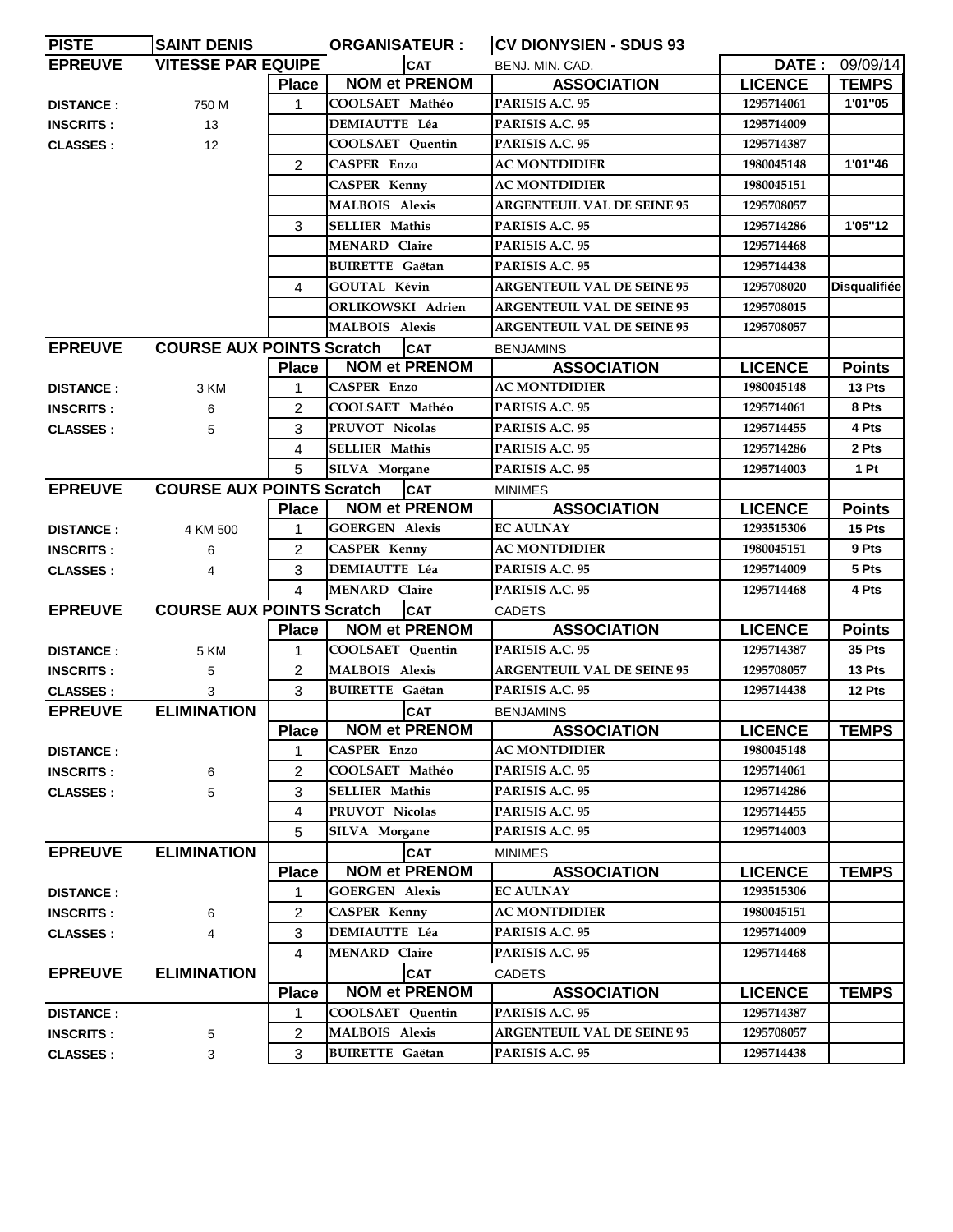| <b>EPREUVE</b>   | <b>OMNIUM</b>                    |                | <b>CAT</b>                                         | BENJ. MIN. CAD.                              |                          |                     |
|------------------|----------------------------------|----------------|----------------------------------------------------|----------------------------------------------|--------------------------|---------------------|
|                  |                                  | <b>Place</b>   | <b>NOM et PRENOM</b>                               | <b>ASSOCIATION</b>                           | <b>LICENCE</b>           | <b>TEMPS</b>        |
| <b>DISTANCE:</b> |                                  | $\mathbf 1$    | <b>CASPER Enzo</b>                                 | <b>AC MONTDIDIER</b>                         | 1980045148               |                     |
| <b>INSCRITS:</b> | 17                               |                | <b>CASPER Kenny</b>                                | <b>AC MONTDIDIER</b>                         | 1980045151               |                     |
| <b>CLASSES:</b>  | 9                                |                | <b>MALBOIS Alexis</b>                              | <b>ARGENTEUIL VAL DE SEINE 95</b>            | 1295708057               |                     |
|                  |                                  | 2              | COOLSAET Mathéo                                    | PARISIS A.C. 95                              | 1295714061               |                     |
|                  |                                  |                | <b>DEMIAUTTE Léa</b>                               | PARISIS A.C. 95                              | 1295714009               |                     |
|                  |                                  |                | COOLSAET Quentin                                   | PARISIS A.C. 95                              | 1295714387               |                     |
|                  |                                  | 3              | <b>SELLIER Mathis</b>                              | PARISIS A.C. 95                              | 1295714286               |                     |
|                  |                                  |                | <b>MENARD Claire</b>                               | PARISIS A.C. 95                              | 1295714468               |                     |
|                  |                                  |                | <b>BUIRETTE</b> Gaëtan                             | PARISIS A.C. 95                              | 1295714438               |                     |
| <b>EPREUVE</b>   | <b>CHALLENGE A. FERNANDES</b>    |                | <b>CAT</b>                                         | BENJ. MIN. CAD.                              |                          |                     |
|                  |                                  | <b>Place</b>   | <b>NOM et PRENOM</b>                               | <b>ASSOCIATION</b>                           | <b>LICENCE</b>           | <b>TEMPS</b>        |
| <b>DISTANCE:</b> |                                  | 1              | COOLSAET Mathéo                                    | PARISIS A.C. 95                              | 1295714061               |                     |
| <b>INSCRITS:</b> | 8                                |                | <b>DEMIAUTTE Léa</b>                               | PARISIS A.C. 95                              | 1295714009               |                     |
| <b>CLASSES:</b>  | 6                                |                | <b>COOLSAET Quentin</b>                            | PARISIS A.C. 95                              | 1295714387               |                     |
|                  |                                  | $\overline{2}$ | <b>SELLIER Mathis</b>                              | PARISIS A.C. 95                              | 1295714286               |                     |
|                  |                                  |                | <b>MENARD Claire</b>                               | PARISIS A.C. 95                              | 1295714468               |                     |
|                  |                                  |                | <b>BUIRETTE</b> Gaëtan                             | PARISIS A.C. 95                              | 1295714438               |                     |
| <b>EPREUVE</b>   | <b>VITESSE PAR EQUIPE</b>        |                | <b>CAT</b>                                         | <b>JUNIORS SENIORS</b>                       |                          |                     |
|                  |                                  | <b>Place</b>   | <b>NOM et PRENOM</b>                               | <b>ASSOCIATION</b>                           | <b>LICENCE</b>           | <b>TEMPS</b>        |
| <b>DISTANCE:</b> | 750 M                            | 1              | <b>EVENOT Killian</b>                              | <b>CC NOGENT / OISE</b>                      | 1960037096               | 36"10               |
| <b>INSCRITS:</b> | 18                               |                | <b>VANHAEREN</b> Bastian                           | <b>VCA DU BOURGET</b>                        | 1293510010               |                     |
| <b>CLASSES:</b>  | 14                               | 2              | <b>ERMENAULT Corentin</b>                          | <b>CC NOGENT / OISE</b>                      | 1960037106               | 36"23               |
|                  |                                  |                | <b>GAREL Adrien</b>                                | <b>CC NOGENT / OISE</b>                      | 1960037026               |                     |
|                  |                                  | 3              | <b>LIGER</b> Laurent                               | <b>ES STAINS</b>                             | 1293533010               | 38"11               |
|                  |                                  |                | SIGER Jean Pierre                                  | <b>ES STAINS</b>                             | 1293533099               |                     |
|                  |                                  | 4              | <b>BLANCA</b> Vincent                              | PARIS CYCLISTE OLYMPIQUE                     | 1275016086               | 38"43               |
|                  |                                  |                | PREVOST Renald                                     | PARIS CYCLISTE OLYMPIQUE                     | 1275016217               |                     |
|                  |                                  | 5              | <b>LASSAUNIERE Olivier</b>                         | PARISIS A.C. 95                              | 1295714016               | 39"07               |
|                  |                                  |                | <b>NOEL Aurélien</b>                               | PARISIS A.C. 95                              | 1295714246               |                     |
|                  |                                  | 6              | <b>DURUY</b> Olivier                               | <b>ARGENTEUIL VAL DE SEINE 95</b>            | 1295708110               | 40"24               |
|                  |                                  |                | <b>MARION</b> Sébastien                            | <b>USM GAGNY</b>                             | 1293513026               |                     |
|                  |                                  | $\overline{7}$ | <b>MERCIER Nicolas</b>                             | <b>VC SAVIGNY SUR ORGE</b>                   | 1291301154               | <b>Disqualifiée</b> |
|                  |                                  |                | <b>CHALEL Yacine</b>                               | OLYMPIQUE C.V.O.                             | 1295712019               |                     |
| <b>EPREUVE</b>   | <b>SCRATCH</b>                   |                | <b>CAT</b>                                         | <b>JUNIORS SENIORS</b>                       |                          |                     |
|                  |                                  | <b>Place</b>   | <b>NOM et PRENOM</b>                               | <b>ASSOCIATION</b>                           | <b>LICENCE</b>           | <b>TEMPS</b>        |
| <b>DISTANCE:</b> | 5 KM                             | 1              | <b>GAREL Adrien</b>                                | <b>CC NOGENT / OISE</b>                      | 1960037026               |                     |
| <b>INSCRITS:</b> | 9                                | 2              | <b>LIGER</b> Laurent                               | <b>ES STAINS</b>                             | 1293533010               |                     |
| <b>CLASSES:</b>  | 8                                | 3              | <b>BLANCA</b> Vincent                              | PARIS CYCLISTE OLYMPIQUE                     | 1275016086               |                     |
|                  |                                  | 4              | <b>CHALEL Yacine</b>                               | OLYMPIQUE C.V.O.                             | 1295712019               |                     |
|                  |                                  | 5              | VANHAEREN Bastian                                  | <b>VCA DU BOURGET</b>                        | 1293510010               |                     |
|                  |                                  | 6              | LASSAUNIERE Olivier                                | PARISIS A.C. 95                              | 1295714016               |                     |
|                  |                                  | $\overline{7}$ | MARION Sébastien                                   | <b>USM GAGNY</b>                             | 1293513026               |                     |
|                  |                                  |                | <b>MATHIS Olivier</b>                              | A. C. B. B.                                  |                          |                     |
|                  |                                  | 8              |                                                    |                                              | 1292408162               |                     |
| <b>EPREUVE</b>   | <b>COURSE AUX POINTS Scratch</b> | <b>Place</b>   | <b>CAT</b><br><b>NOM et PRENOM</b>                 | <b>JUNIORS SENIORS</b><br><b>ASSOCIATION</b> |                          | <b>Points</b>       |
|                  |                                  |                |                                                    |                                              | <b>LICENCE</b>           |                     |
| <b>DISTANCE:</b> | 7 KM 500                         | 1              | <b>ERMENAULT Corentin</b><br><b>EVENOT Killian</b> | <b>CC NOGENT / OISE</b>                      | 1960037106<br>1960037096 | 58 Pts<br>54 Pts    |
| <b>INSCRITS:</b> | 9                                | $\overline{2}$ |                                                    | <b>CC NOGENT / OISE</b>                      |                          |                     |
| <b>CLASSES:</b>  | 8                                | 3              | <b>DURUY</b> Olivier                               | <b>ARGENTEUIL VAL DE SEINE 95</b>            | 1295708110               | 32 Pts<br>6 Pts     |
|                  |                                  | 4              | <b>NOEL Aurélien</b>                               | PARISIS A.C. 95                              | 1295714246               |                     |
|                  |                                  | 5              | PREVOST Renald                                     | PARIS CYCLISTE OLYMPIQUE                     | 1275016217               | 3 Pts               |
|                  |                                  | 6              | <b>SIGER</b> Jean Pierre                           | <b>ES STAINS</b>                             | 1293533099               |                     |
|                  |                                  | $\overline{7}$ | <b>MATHIS Olivier</b>                              | A. C. B. B.                                  | 1292408162               |                     |
|                  |                                  | 8              | <b>MERCIER Nicolas</b>                             | VC SAVIGNY SUR ORGE                          | 1291301154               |                     |